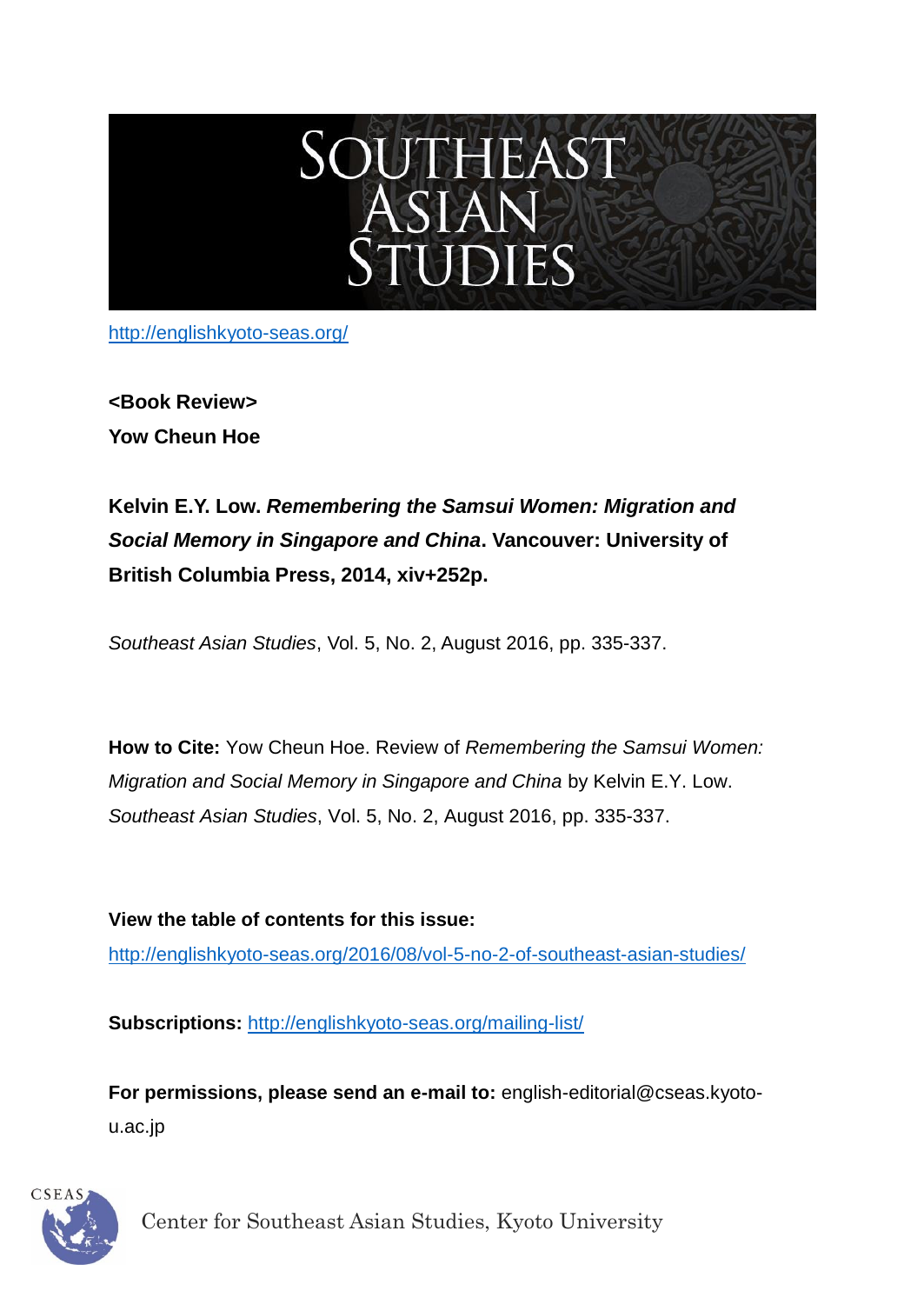## **References**

- Feener, R. Michael. 2013. *Shariʿa and Social Engineering: The Implementation of Islamic Law in Contemporary Aceh, Indonesia*. Oxford: Oxford University Press.
- Feener, R. Michael; Kloos, David; and Samuels, Annemarie. 2015. *Islam and the Limits of the State: Reconfigurations of Practice, Community and Authority in Contemporary Aceh*. Leiden: Brill.
- Hooker, M.B. 1983. Muhammadan Law and Islamic Law. In *Islam in Southeast Asia*, edited by M.B. Hooker, pp. 160–182. Leiden: Brill.
- Mahmood, Saba. 2005. *Politics of Piety: The Islamic Revival and the Feminist Subject*. Princeton: Princeton University Press.
- Mir-Hosseini, Ziba. 2006. Muslim Women's Quest for Equality: Between Islamic Law and Feminism. *Critical Inquiry* 32: 629–645.
- Srimulyani, Eka. 2010. Islam, Adat and the State: Matrifocality in Aceh Revisited. *Al-Jamiʿah: Journal of Islamic Studies* 48: 321–342.

## *Remembering the Samsui Women: Migration and Social Memory in Singapore and China*

Kelvin E. Y. Low

Vancouver: University of British Columbia Press, 2014, xiv+252p.

The term "Samsui" refers to a specific location in the Pearl River Delta region in Guangdong province, the southern part of China, where many members of the Chinese diaspora trace their ancestral homelands. While the geographic benchmark is certain, the history of Samsui women is open to interpretation and representation from many angles. On the one hand, it is a matter of fact that a significant number of women migrated from that particular place to work in Singapore, largely in the construction industry and to a lesser extent in households and factories. On the other hand, this migration is a subject of imagination and deliberation as to who should be included under the category "Samsui Women" and the kinds of roles they have assumed in relations to Singapore and China. There were women, who hailed from elsewhere in China, taking advantage of the label of "Samsui" in order to gain access to job markers where "Samsui" was a niche. Also, there have been various state projects focusing on Samsui women and their contribution to shaping identities of Singapore as nation.

This book is laudable research on how issues and discourses have been revolving around Samsui women. The author, Kelvin E. Y. Low, is a sociologist at the National University of Singapore. He has succeeded in meeting the objective he sets in the book, revealing the experiences of Samsui women and arguing that "the many reconstructions of their past are utilized by the state, other institutions, and stakeholders towards achieving vested interests in the promotion and maintenance of a national identity" (p. 7).

The primary sources Low has collected are rich, including interviews with Samsui women,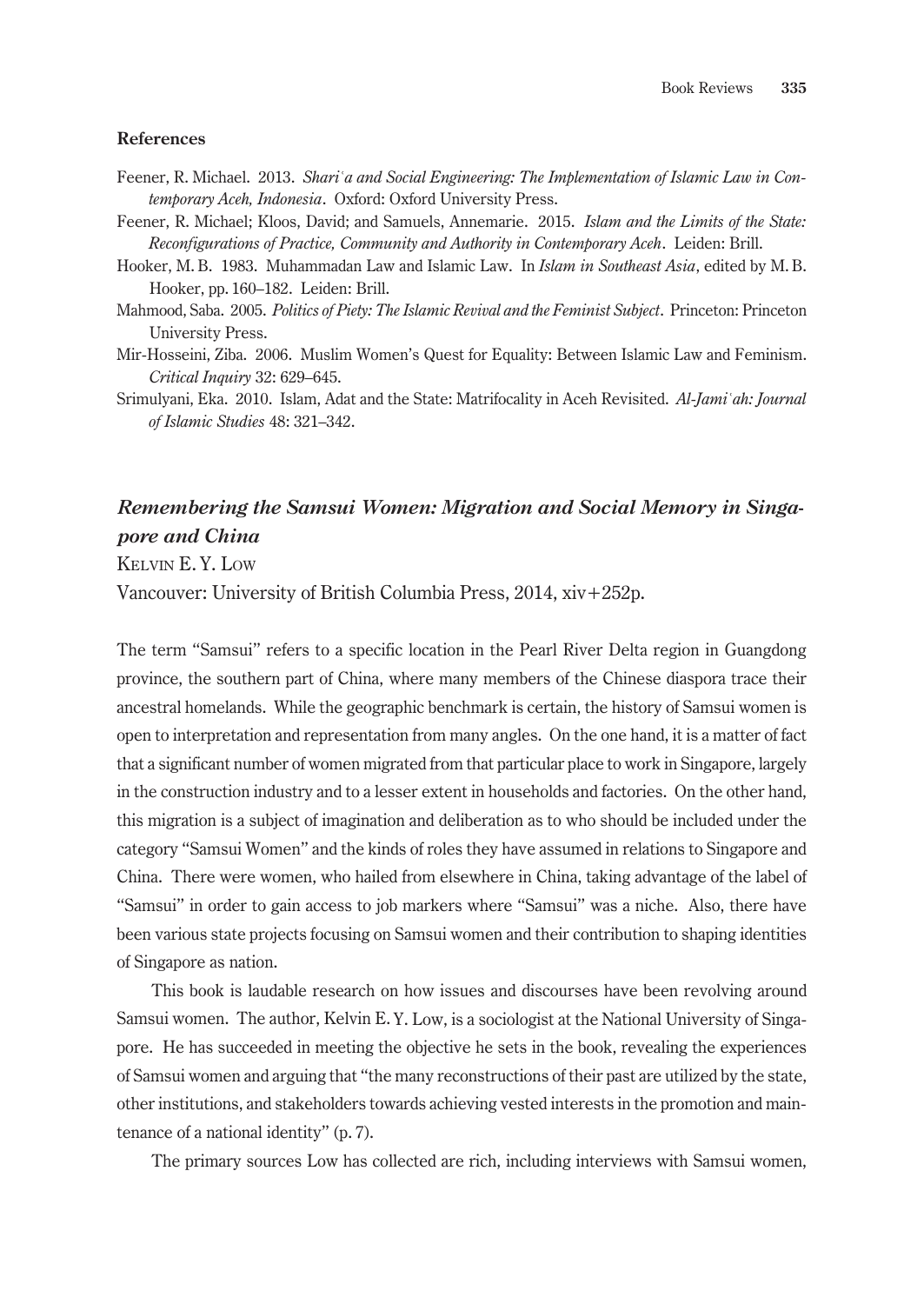documentaries, art works, and events. To uncover what forces determined the telling of stories and the representation of images concerning Samsui women, he has appropriated concepts of "history" and "memory" as social reconstruction, national identity, and personal narrative. The presentation of findings and discussions are soundly laid out in six chapters: "Chinese Migration and Entangled Histories," "Politics of Memory Making," "Local and Transnational Entanglements," "From China to Singapore," "Beyond Working Lives," and " Samsui Women, *Ma Cheh*, and Other Foreign Workers."

Chapter 1 is an introduction to the subject matter and argument, with a succinct account of the historical backdrop against which various waves and types of migrants made their way to Singapore. Low rightfully reveals the interconnectedness of different sets of networks as well as different spaces of locations spanning China and Southeast Asia, in what he argued as a stunning case of "entangled history." The pictures are variegated and complicated, but Low makes it clear that at the intersections between British expansion and Chinese migration, the decline of silk industry and anti-marriage practices in Guangdong led to the migration of Samsui women to Singapore, thus adding a distinctive female layer to the political and social settings.

Chapters 2 to 6 are in-depth examinations of Samsui women from multiple angles. In Chapter 2, Low shows how Singapore as a new nation-state has crafted its reproduction of history and memory whereby Samsui women have been portrayed as "Chinese migrant women," "pioneers," "feminists," and "elderly women" to meet both the national engineering and social imagination for what kind of heritage has been established in Singapore.

Chapter 3 draws on media reports to trace how identities and images have been formed of Samsui women in terms of both state and ground-level memories. The finding is that they are remembered the same way in both Singapore and China, through three motifs—pioneerhood, issues of longevity, and women retiring to elderly homes in China. Low sharply points out that "in instances (Singapore and China), the experiences and biographical trajectories of the women provide an apt source of history and memory from which the vocabulary of a moral meta-narrative has been generated and disseminated" (p. 106).

Chapters 4 and 5 are an account and examination of the lived experiences of Samsui women, drawing on interviews with them and their kin as well as oral histories and other media sources. In particular, Chapter 4 features personal narratives of Samsui women and focuses on their migration trajectories from China to Singapore. It is clear from these accounts that, in one way or another, Samsui women are different among themselves and also different from the official discourses in terms of migration trajectories, attachments to their fellows, and identification with hometowns and nations. Chapter 5 goes beyond the individual subjectivities of Samsui women to examine their kin networks and their own social circles. The purpose of these two chapters, in Low's own words, is to argue that "whereas instances of hardship are useful memory materials that both carry and reproduce romanticized parts, the narratives here recount hardships are